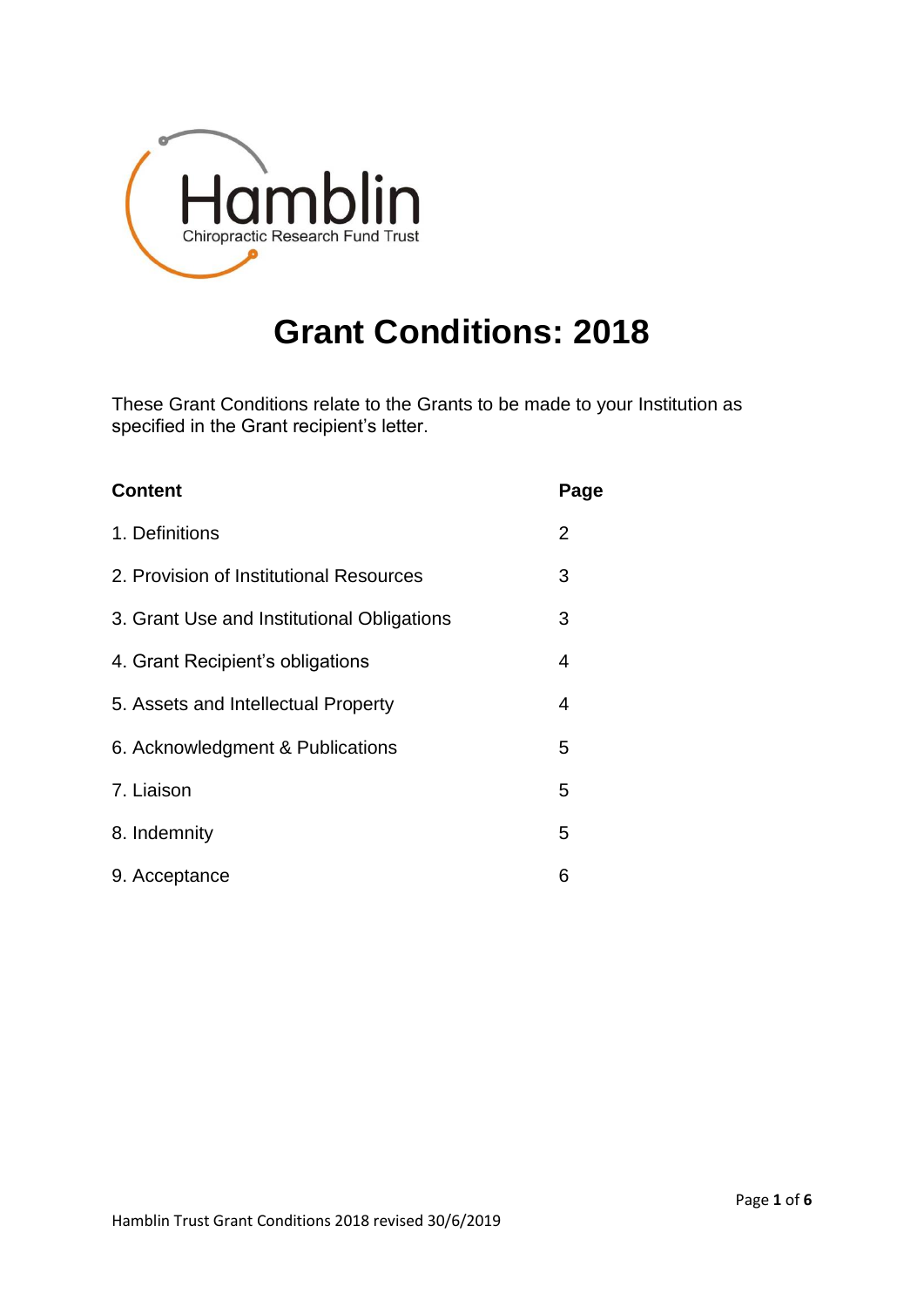## **1. Definitions**

'**Acknowledgment**' means the Acknowledgment of the Conditions of Grant form to be completed and returned by the Grantee to the Chair of the Research Committee of the Trust acknowledging that the Grantee shall receive the Grant subject to these Grant Conditions. This form is Attachment.

'**Approved Proposal**' means the Grantee's Proposal as approved (including amendments, if any) by the Directors of NZCA Trustees Limited (Directors) upon recommendations from the Research Committee and comments from external reviewers.

**'Director/ Directors'** means director or directors of the NZCA Trustees Limited who is the trustee of the Hamblin Trust

'**Following Year**' means the period of twelve months next following the Calendar year to which the Approved Proposal relates.

'**Grant**' means the amount of approved expenditure determined after grant application review by the Directors for the purpose of financial assistance for an approved research proposal.

'**Grant Conditions**' means these grant conditions and, where the context so admits, the Delegate's Letter and the Approved Proposal.

'**Grant Recipient's Letter**' means the letter addressed to the Grant recipient from the Directors specifying the amount of the Grant in relation to any Approved Proposal(s) specified in the letter.

**'Grantor'** means the Directors of the NZCA Trustees Limited who is the Trustee of Hamblin Trust

'**Grantee**' means the Institution or Body first named in the Approved Proposal and to whom the Grantor's Letter is addressed, being a beneficiary and holder of the Grant on behalf of any Participant(s), including any named officers, employees, agents and subcontractors of the Grantee, and the Grantee's successors and assigns.

'**Institution**' Grant recipient's employer and or the signatory on the grant application as the Institution that hosts and provides research support services for the Grantee.

'**Intellectual Property**' includes all copyright and neighbouring rights, all rights in relation to inventions (including patent rights), plant varieties, registered and unregistered trademarks (including service marks), registered designs, confidential information (including trade secrets and know how) and circuit layouts, and all other rights resulting from intellectual activity in the industrial, scientific, literary or artistic fields.

'**Liaison Officer**' means the person for the time being holding, occupying or performing the duties in the Hamblin Trust on behalf of the Trust

'**Participant**' means an Institution or Body, other than the Grantee, named in the Approved Proposal as a beneficiary of the Grant, including any named officers,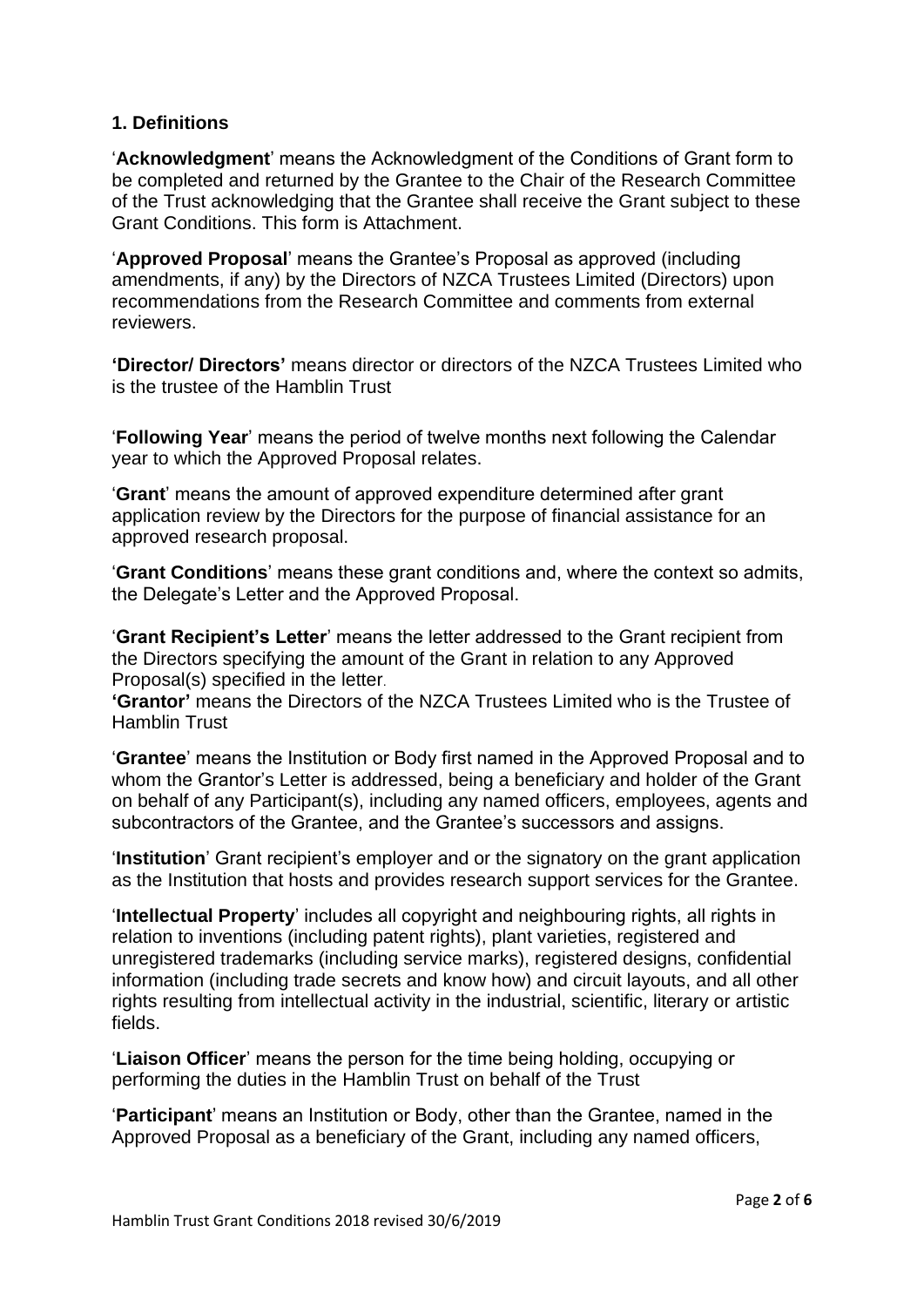employees, agents and subcontractors of the Participant, and the Participant's successors and assigns.

'**Proposal**' means the proposal submitted by the Grantee for funds.

'**Year**' means the Calendar year to which the Approved Proposal relates.

#### 2. **Provision of Institutional Resources**

2.1.In accepting the administration of a grant, the Institution undertakes to provide the facilities and services necessary for the efficient conduct of the research and further agrees to meet the normal overhead expenses and normal institutional maintenance charges.

#### 3. **Grant Use and Institutional Obligations**

- 3.1.Where the amount of the Grant is less than the amount originally sought by the Grant recipient in the proposal, the Grant recipient shall, before accepting the offer of the Grant, assess whether the Grant can still be applied in keeping with the aims of the Approved Proposal.
- 3.2.The Grant shall be used solely for the purposes specified in the award as outlined in the Grantee's letter. Funds shall not be used to meet infrastructure costs, or transferred to any other project or any unrelated uses. Funds unspent or uncommitted shall be returned to The Trust unless otherwise approved.
- 3.3.The Grant recipient and their Institution will keep proper accounts and records of transactions in relation to the use of the Grant in accordance with relevant accounting principles of that institution and as required by law, and shall do all things necessary to ensure that all payments made out of the Grant are correctly made and properly authorised with adequate control maintained over the incurring of liabilities.
- 3.4.Institutions must ensure that, before the research funded by the Grant commences and during the full Grant Period, all the necessary legal and regulatory requirements in order to conduct the research are met, and all the necessary ethical approval processors have been obtained. Where any element of the research funded by the Grant is to be conducted outside the Institution's host country, such legal and regulatory requirements, and such approvals should include those applicable in the additional countries involved.
- 3.5.The Institution must ensure that research involving the use of humans or animals complies at all times with the relevant laws and regulation in the host country. It is a requirement that clinical trials be registered with the Australian New Zealand Clinical trials Register (ACTR).
- 3.6.The Institution must ensure that it has in place formal written procedures for managing the process for obtaining any necessary or appropriate ethical approval for the research funded by the Grant, and must accept full responsibility for ensuring that any such ethical approval is in place at all relevant times during the Grant.
- 3.7.The Institution must ensure that equipment purchased with Trust funds is appropriately insured and maintained throughout its useful life.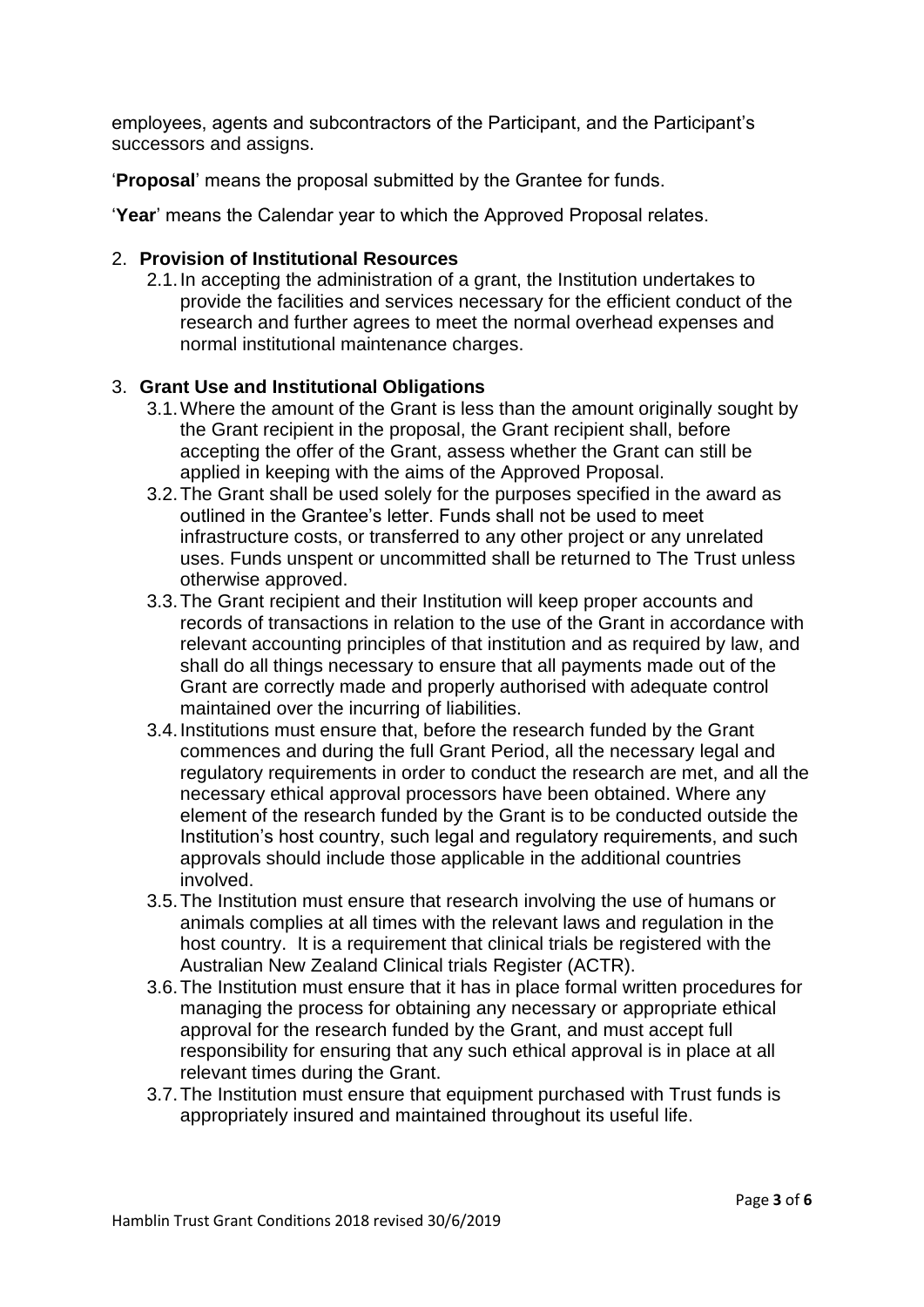## 4. **Grant Recipient's obligations**

- 4.1.Payment of the Grant shall not occur until the Grant recipient has completed and returned the acknowledgment. In cases where a Grant recipient is administering more than one Grant funded by the Trust during the same period, only one acknowledgment applying to all approved Grants is required to be completed.
- 4.2.The Grant recipient shall use the Grant in accordance with terms of the Approved Proposal, the letter of offer and these Grant Conditions.
- 4.3.The Grant recipient shall submit an end of year report with the signatures of the Grantee along with Institution Deputy Vice Chancellor Research or their representative to the Directors of the Trust (or person responsible as per the grant application) by 31 January of the following Year (before the Trust's AGM) on its use of the Grant, including details regarding the following matters:
	- 4.3.1. The expenditure of the Grant, including any specific Assets, Intellectual Property, and purchases of equipment;
	- 4.3.2. Funding and/or other resources provided by other funding organisations towards meeting the aims of the Approved Proposal;
	- 4.3.3. Funding and/or other resources provided by any other Institution other than the Grant recipient towards meeting the aims of the Approved Proposal;
	- 4.3.4. The extent to which the objectives of the Approved Proposal were met;

#### 5. **Assets and Intellectual Property**

- 5.1.The Hamblin Trust will at all times be appropriately acknowledged as a funder of the original research.
- 5.2.Any funds arising from any sale of assets purchased by the grant shall either be granted to the research institution, or returned to the Hamblin Trust if the grant is made to an individual.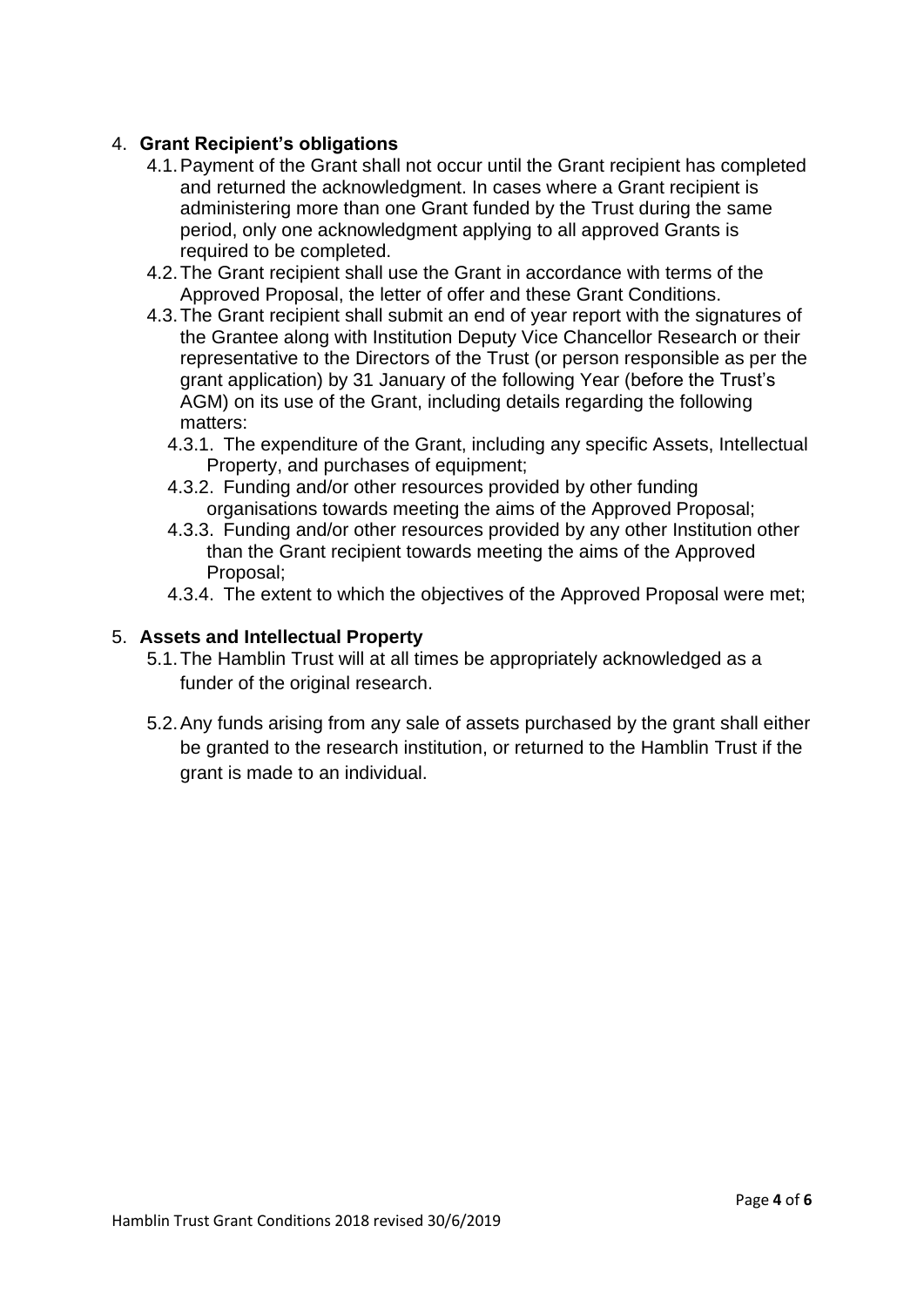## 6. **Acknowledgment and Publications**

- 6.1.In all publications, promotional materials and activities relating to the Approved Proposal, the Grantee shall acknowledge the financial and other support it has received from The Hamblin Trust.
- 6.2.The Trust values public recognition where ever possible so that it maintains public awareness in an ongoing attempt to create fund raising opportunities for research. The types of recognition may vary from time to time and may depend on the nature of the Approved Proposal. However, this may include Trust logo placement, general communication, news or ads in an institutional or professional newsletter or use of Trust signage at events such as scientific meetings. Please contact our staff to discuss recognition opportunities, advertising or text about the Trust.
- 6.3.The Trust encourages input and information in the form of write-up or photographs of your organization on activities that the Trust is actively supporting as one of our communication tools. This information may be used by the Trust's for its research web site, annual reports to members, to the profession and to the community at large.

## 7. **Liaison**

- 7.1.The Grantee shall liaise with and report to the Trust as reasonably required by the Trust regarding the use of the Grant in accordance with the Approved Proposal.
- 7.2.The Grantee may nominate from time to time a person who has authority to receive and sign notices and written communications for the Grantee under these Grant Conditions and accept any request or direction in relation to the Approved Proposal.

## 8. **Indemnity**

- 8.1.Subject to the provisions of these Grant Conditions, the Grantee shall at all times indemnify and hold harmless the Trust, its officers, employees and agents from and against any loss, or liability, incurred or suffered by any of those indemnified arising from any claim, suit, demand, action or proceeding by any person against any of those indemnified where such loss or liability was caused by any wilful, unlawful or negligent act or omission of the Grantee, its officers, employees, agents or subcontractors in connection with Approved Proposal or these Grant Conditions.
- 8.2.The indemnity referred to in clause 11.1 shall survive the expiration or termination of these Grant Conditions.